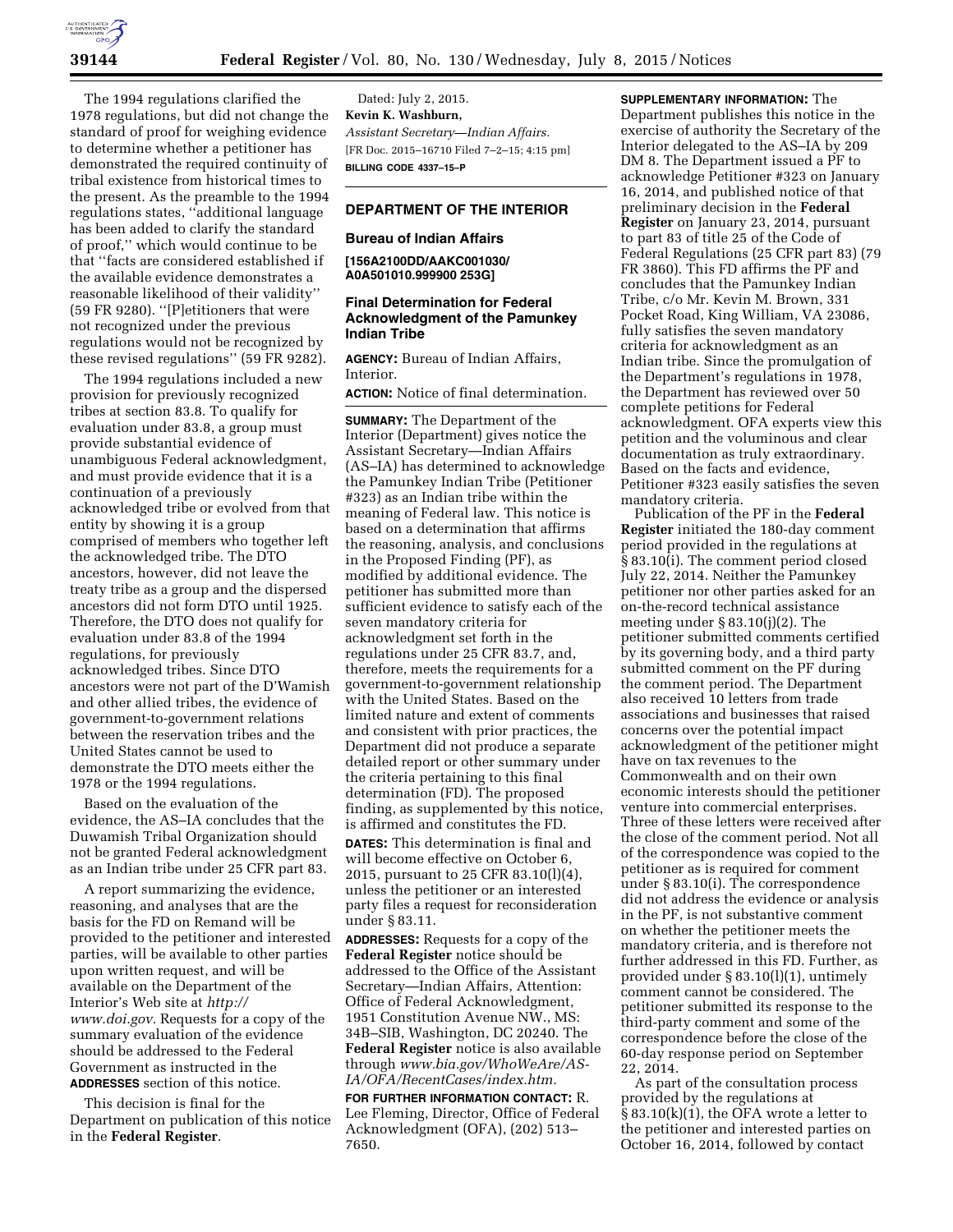with the petitioner's attorney. These communications informed the petitioner and interested parties that the Department planned to begin active consideration of all comments and the petitioner's response on November 3, 2014, and to issue a FD on or before March 31, 2015. The Department received no objections to this schedule. On March 27, 2015, the Department notified the petitioner and interested parties that the deadline for issuing the FD was extended 90 days to on or before July 29, 2015, to allow the Office of the AS–IA additional time based on the AS– IA's overall workload and travel schedule.

In addition to the record for the PF, this FD reviews and considers the arguments and evidence submitted as comments by the petitioner and third parties as well as the petitioner's response to the third-party comment. This FD addresses the third-party arguments under the appropriate criteria below. Because the PF addressed in detail the wealth of evidence showing how it is more than sufficient to fully satisfy the criteria, as well as some of the arguments presented in the thirdparty comment, this FD supplements, and must be read in conjunction with, the PF.

The third party comment that specifically addresses the PF was coauthored by the organizations ''Stand Up for California!'' and MGM National Harbor (Stand Up for California! and MGM 2014). Its Attachment 1 contains documents that are the same as, similar to, or related to documents that were already in the record and considered in the Department's PF. This commenter presents three issues in particular that do not relate to any specific criterion. None of these three issues merits a revision in the evaluation and conclusions under the criteria nor justifies the delay in issuing the FD. First, the commenter discussed the Department's proposed changes to the acknowledgment regulations (79 FR 30766, May 29, 2014) and proposes that the Department should not proceed with the issuance of the Pamunkey FD until the Department ''resolves what standards are sufficiently 'objective' for establishing that an American Indian group exists as an Indian Tribe '' (Stand Up for California! and MGM 2014, 3). The comment does not challenge the existing regulations, and in fact refers to the existing regulatory criteria as ''longstanding, clearly defined criteria that have been in effect since 1978.'' (Stand Up for California! and MGM 2014, 3–4). This issue does not merit delay in issuing the FD. The existing regulations remain in effect until July

30, 2015, and the Department's authority to promulgate them has been universally affirmed by the courts. *Miami Nation of Indians of Indiana* v. *Babbitt,* 255 F.3d 342 (7th Cir. 2001); *James* v. *United States Dep't of Health & Human Servs.,* 824 F.2d 1132 (D.C. Cir. 1987); *Western Shoshone Business Council* v. *Babbitt,* 1 F.3d 1052 (10th Cir. 1993). In *Miami Nation of Indians of Indiana,* the unanimous opinion authored by Judge Posner squarely rejected a challenge to the Department's authority to promulgate the Federal acknowledgment regulations, explaining ''Recognition is, as we have pointed out, traditionally an executive function. When done by treaty it requires the Senate's consent, but it never requires legislation, whatever power Congress may have to legislate in the area.'' In addition, as a general matter, a proposed rule does not preclude action under existing regulatory authority. Delay, therefore, is not appropriate. This decision is issued under the rules in effect at the time of this decision. The revisions to the federal acknowledgment regulations have now been finalized and published, but they are not effective until July 31, 2015. (80 FR 37862, July 1, 2015). In any event, the Pamunkey petitioner had the choice to suspend review pending revision of the regulations, and they chose to proceed under the regulations as they currently exist.

Second, the commenter maintains that the Pamunkey petitioner is in violation of the Indian Civil Rights Act (ICRA) because its membership standards specifically prohibit its members from marrying African-Americans (Stand Up for California! and MGM 2014, 5–7). The commenter maintains that prohibiting female members from voting and holding office are violations of the ICRA as well. The ICRA applies to federally recognized tribes, and thus does not apply to a petitioner, which by definition is not a federally recognized tribe. Further, the petitioner's submission in response to the PF and third-party comment indicates that it has removed the designation ''male'' with regard to voting members, changed all male pronouns in this document to include both male and female pronouns, and deleted the first section of its ''Ordinances'' document, which had mandated that members marry only persons of ''white or Indian blood.'' These changes address the specific concerns raised by the third party. Finally, the Department notes that it examines the evidence in its historical context for purposes of the evaluation

under the criteria. The Commonwealth of Virginia's history is relevant to the historical context. For example, interracial marriage was a crime in the Commonwealth of Virginia until the United States Supreme Court struck down that law in 1967. *Loving* v. *Virginia,* 388 U.S. 1 (1967). Although such historical evidence often offends today's sensibilities, it is, nonetheless, evidence to be analyzed. This argument does not merit a revision to the evaluation or conclusions under the criteria.

Finally, the commenter takes issue with the 2008 notice issued by the AS– IA providing guidance and direction to OFA on an interpretation of the acknowledgment regulations. The commenter objects that this notice allows petitioners to document their claims of continuous tribal existence only since 1789, rather than at first sustained contact, which in this case would have been nearly 200 years prior with the founding of the Jamestown colony in 1607 (72 FR 30146). According to the commenter, the AS– IA's ''illegal guidance'' resulted in an improper finding by the Department (Stand Up for California! and MGM 2014, 7–11). The AS–IA's 2008 directive is an interpretation of the regulations, not a change to the regulations, and it is within the authority of the AS–IA to make such interpretations and offer such guidance., *Perez* v. *Mortgage Bankers Assn.,* 135 S. Ct. 1199 (2015). The commenter did not provide evidence that the petitioner did not exist before 1789, and other evidence in the record actually supports the finding of continued existence since first sustained contact. In fact, even though it was not required to do so, the petitioner submitted considerable evidence that the 1789 population at Indian Town connects to the Pamunkey population described by politicians, travelers, and the Colony of Virginia from the mid-1600s onward (PIT PF 2014, 4–6, 22–23). The commenter did not challenge this evidence ''show[ing] that a Pamunkey Indian tribe or settlement continued throughout the colonial period,'' nor the documented connection between the 1789 and mid-1600s ''first contact'' population (PIT PF 2014, 5). This general comment without any evidence does not merit a revision in the evaluation or conclusions under the criteria.

Although the PF found that the petitioner satisfied all seven mandatory criteria, the petitioner submitted even more evidence as part of its comment on the PF. The petitioner's timely comments on the PF included a 93-page narrative and 4 appendices of exhibits.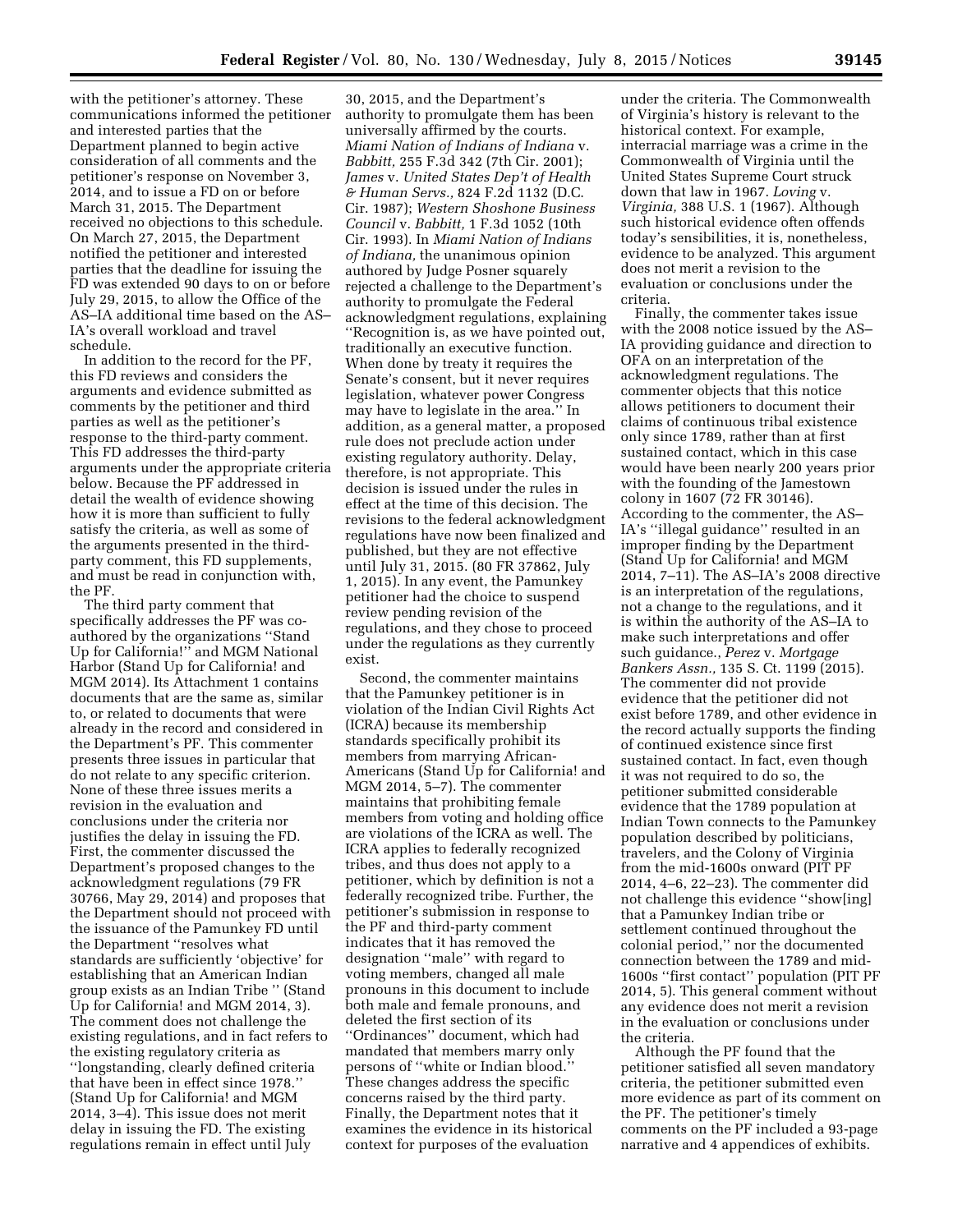These exhibits included historical documents related to the Pamunkey church; an updated and separately certified membership list identifying 208 members as of July 19, 2014; an updated genealogical database of the petitioner's members and their ancestry; 99 ancestor files; and 208 member files (PIT Comments 2014). The petitioner's timely response to third-party comments included 59 pages of explanatory information on how it satisfies the criteria and 31 pages of exhibits, primarily genealogical in content (PIT Response 2014).

The petitioner provided additional new evidence and analyses addressing community, some revisions to its governing document, and additional documentation tracing descent from the historical Indian tribe. The third-party comment provided no new evidence and their arguments did not merit revision of the PF's conclusions. Although the PF found that petitioner satisfied the criteria, the petitioner submitted even more evidence. This FD finds that the general arguments against the conclusions of the PF are not persuasive and do not necessitate a change in the reasoning, analyses, and conclusions for the FD. This FD modifies only a few specific findings in the PF concerning criterion 83.7(e), based on the information submitted by the petitioner, but these revised calculations, based on updated and newly submitted membership information, only strengthen the PF's overall conclusion that the petitioner meets all seven mandatory criteria. In summary, the amount and quality of evidence submitted by the petitioner both prior to and after the PF sets this petition apart as one of the most well documented petitions ever reviewed by OFA and the Department. Petitioner's extraordinary amount of quality evidence and documentation easily satisfies the mandatory criteria for acknowledgment. Therefore, this FD affirms the PF.

#### **Evaluation Under the Criteria**

Criterion 83.7(a) requires that external observers have identified the petitioner as an American Indian entity on a substantially continuous basis since 1900. Neither the petitioner's nor thirdparty comments explicitly addressed the PF's conclusions that the petitioner met criterion 83.7(a). The evidence in the record is voluminous and extraordinary. The evidence identifies Pamunkey as an American Indian entity by various external observers, including newspaper articles, state and local officials, and scholars. This evidence shows external observers identified the Pamunkey

petitioner as an American Indian entity on a substantially continuous basis since 1900; therefore, this FD affirms the PF's conclusions that the petitioner meets criterion 83.7(a).

Criterion 83.7(b) requires that a predominant portion of the petitioning group has comprised a distinct community since historical times. The petitioner met this criterion in the PF from 1789 until 1899 with a combination of evidence under criterion 83.7(b)(1). From 1900 to the present, the high level of evidence available under criterion 83.7(c)(2) was used to demonstrate community under criterion 83.7(b), using the ''crossover'' evidence provision under 83.7(b)(2)(v). The PF did not request additional evidence to demonstrate criterion 83.7(b), as the comprehensive evidence in the record for the PF more than satisfies the criterion. Taking nothing for granted, the petitioner submitted additional new information concerning the Pamunkey Baptist Church and its role in the historical Pamunkey community. This new evidence documented that the ''body of individuals residing at Indian Town'' petitioned the organization to form a new church (the future Colosse Church) after a theological schism had resulted in the expulsion of the Lower College Church from the Dover Baptist Association, circa 1835. Further, when the Dover representatives came to visit, they met non-Pamunkeys who sought to establish a new congregation, as well as the Pamunkey group, who had actually initiated the investigation. The Pamunkey group agreed to attach itself to this new congregation. The petitioner also referenced some mid-19th century documents from the chancery court records of Petersburg, VA., that contain additional information about Lavinia Sampson, a Pamunkey woman who was discussed in the PF (PIT PF 2014, 38– 39). Such information, although not needed to meet any of the criteria, further described and corroborated the role of the church in the petitioner's community before and after the Civil War, and also provided some additional discussion about Lavinia Sampson's relationship with some of the Pamunkey still living in King William County. This information strengthened the conclusions reached in the PF under criterion 83.7(b).

Other new evidence further supports the conclusions reached in the PF. Department researchers located a copy of the 1864 U.S. Navy court-martial of William Terrill Bradby, who was convicted of manslaughter for killing his brother Sterling Bradby in February of that year (NARA, Court Martial Case Files 1809–1894, NN1665). Previous

researchers had known of the courtmartial, but none had been able to locate a copy of the documents, possibly because it had been filed under the erroneous name ''Gerrill.'' According to the court-martial documents, several men elsewhere identified as Indians from King William County lived in a temporary settlement off the reservation for a short time during the Civil War (all but one are known to have returned to their homes in King William County immediately after the war ended). The settlement was located on Mumford's Island, near Gloucester Point in Gloucester County, about 50 miles from the Pamunkey reservation. Four other men (two named on censuses of the Pamunkey reservation and two associated with the neighboring Mattaponi state Indian reservation) testified that they also lived on Mumford's Island in 1864. The older men likely served as civilian boat pilots for the Union Army during their stay there. Sterling Bradby's wife, Ellen, is specifically identified as having been at Mumford's Island. This document provides additional information describing the relations among Pamunkey members and some of their relatives from the Mattaponi reservation during the 19th century, and further demonstrates that these members left the reservation as a group and later returned to it. This new evidence and analysis further supports the conclusions regarding the social relationships among group members reached in the PF for criterion 83.7(b).

Stand Up for California! and MGM maintained that the petitioner should not have been able to satisfy criterion 83.7(b) for a number of reasons. The commenter maintained that the "crossover" evidence from criterion 83.7(c)(2) used to satisfy criterion 83.7(b) should not have been used for the period from 1900 to the present because the reservation population was less than a ''predominant proportion'' of the group (Stand Up for California! and MGM 2014, 11–12). The regulations, 83.7(b), define community using the terms ''predominant portion.'' Section 83.7(b)(2) further provides that a petitioner ''shall be considered to have provided sufficient evidence of community'' at a given point in time if ''the group has met the criterion in § 83.7(c) using evidence described in § 83.7(c)(2).'' The regulations under § 83.7(c) or § 83.7(c)(2), however, do not require that a ''predominant proportion'' of members live within a limited area, and § 83.7(b)(2) defines the § 83.7(c)(2) evidence as ''sufficient'' to meet § 83.7(b). Therefore, the third-party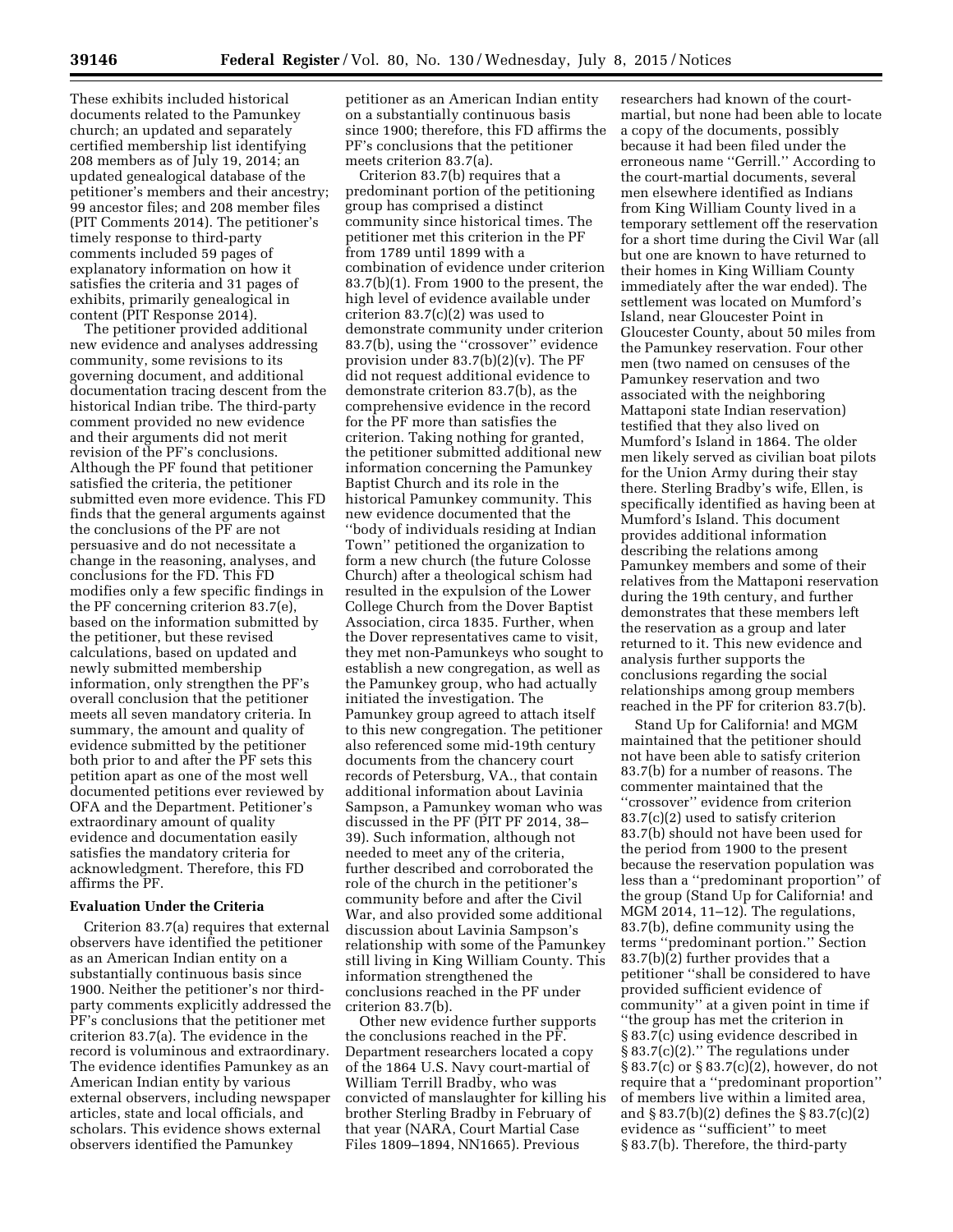argument that less than a predominant portion lived on the reservation does not merit a change in the analysis or conclusions reached in the PF under criterion 83.7(b). The § 83.7(c)(2) evidence included multiple relevant and remarkably exceptional examples of the group's leadership allocating reservation land, determining residence rights, collecting taxes and fines from residents, and resolving disputes between members. The third party does not provide any evidence; instead it argues that the regulations should be applied in an unconventional manner contrary to the language of the regulations. In summary, the third party comment does not in any substantive manner undermine the sufficiency of this substantial body of evidence.

Further, the commenter characterized the migration of members away from the reservation as the ''steady and deliberate abandonment of the reservation by Petitioner's members'' (Stand Up for California! and MGM 2014, 13) and maintained that ''there is evidence that affirmatively establishes that a substantial portion of the petitioner ceased to participate in the group'' (Stand Up for California! and MGM 2014, 11). These broad statements are contrary to the truly exceptional evidence in the record. First, the PF described a core reservation population throughout the 19th and 20th centuries (PIT PF 40–42, 46–47, 72–79); at no time was the reservation itself ever ''abandoned,'' even if some people moved away. Most, if not every, federally recognized Indian tribe has citizens who do not reside on the tribe's reservation. Indeed, some federally recognized Indian tribes do not have a reservation. Second, the PF acknowledged that some people left the community permanently; however, the PF also noted that other people left the reservation for various economic opportunities over the years and described how some of those who left stayed in contact with those still on the reservation, as well as with others who also left for economic reasons. This pattern of behavior is entirely consistent with that of citizens of federally recognized Indian tribes. The PF noted that members who moved to cities such as Philadelphia often sought out other Pamunkey who had moved there earlier to help them obtain employment or a place to live. It also noted that people who moved away from the reservation returned to visit when they could, and often returned to live there years later (PIT PF 2014, 54–55).

Indeed, most successful petitioners do not have a state reservation or a land base. Notwithstanding this basic fact,

past Department findings have noted other communities where people moved away from the area where a number of members resided for work or other opportunities, but remained in contact with those relatives still living in a core community (see findings for Huron Potawatomi and Match-E-Be-Nash-She-Wish Band of Pottawatomi), and the evidence in the record indicates that this pattern also occurred with the Pamunkey. In many respects, it is irrelevant that people left the Pamunkey reservation. What is relevant for purposes of community is the evidence in the record that other members knew where they were, and often stayed in contact with them (PIT PF 2014,74–75; 77–78). Likewise, there is no requirement that all descendants of historical members remain in the membership at present. Current rules for membership in the group specify a social connection to the community as well as to current members living on the reservation (PIT PF 2014, 83–84). That the present membership consists of members whose families have remained in contact with each other demonstrates that the group is more than just a group of descendants with little in common other than a distant genealogical connection. It is inaccurate to describe the economic migration of members as ''abandonment'' of the group. Virtually every federally recognized Indian tribe has members who do not live on the reservation. Like those members of federally recognized Indian tribes, Pamunkey members remain a part of the community, even though they may no longer live on the reservation.

The Department finds that the thirdparty comments do not change the analysis of the PF's substantial body of evidence and overall conclusions that a distinct Pamunkey community has existed from historical times to the present. The evidence in the record is more than sufficient to satisfy this criterion. Therefore, the Pamunkey petitioner meets criterion 83.7(b).

Criterion 83.7(c) requires that the petitioning group has maintained political influence over its members as an autonomous entity since historical times. ''Autonomous'' is defined in terms of political influence or authority independent of the control of any other Indian governing entity. The petitioner met this criterion in the PF. Stand Up for California! and MGM argued, ''It is impossible to determine from the evidence in the PF that the Indian community at Pamunkey Island actually meets the criteria for tribal acknowledgment in 1789, *i.e.,* that it existed as a self-governing tribe, rather than simply as an increasingly

assimilated community of Indian families'' (Stand Up for California! and MGM 2014, 9–10). The commenter contends that the evidence in the record indicated the Pamunkey were not politically autonomous in the late 18th and early 19th centuries because of the involvement of the Pamunkey trustees, whom the commenter describes as ''non-Indians appointed by the Commonwealth'' (Stand Up for California! and MGM 2014, 10).

While there is some indication that the Commonwealth of Virginia appointed the trustees before 1799, the legislature then passed an act specifically authorizing the Indians to directly elect trustees. Even prior to 1799, there is evidence that the Pamunkey still had some input into those decisions, and that the choice of trustees was not a matter for the Assembly alone. The Department also rejects the commenter's argument because there is more than sufficient evidence in the record to determine that the Commonwealth considered the Pamunkey a tribe in 1789, and not just a collection of families. That the Commonwealth established the procedure by which the Pamunkeys themselves selected trustees to deal with issues specific to the Pamunkey, including the disposition of land and the resolution of residency rights, indicates that Virginia recognized the Pamunkey as a political entity.

Further, the extensive evidence demonstrates that the Pamunkey consulted the trustees on a variety of matters over the years and valued their advice and recommendations, but the Pamunkey themselves made the ultimate decisions. The historical record demonstrates that the trustees served as intermediaries and advisors on legal affairs between the Pamunkey and the outside world (see, for example, PIT PF 2014, 38 and 60). While various states may have historically passed laws or appointed trustees for state tribes, the regulations in this regard simply require that the petitioner exercise political authority independent of the control of another Indian tribe. In any event, there is no evidence in the record that the Pamunkey trustees ever exercised any political authority over the group. The extensive record provided significant evidence of regular elections of chiefs and councils throughout the 19th and 20th centuries. The highly detailed records from the 20th century also demonstrate that the group managed its own affairs and exercised political influence and authority over its members. Previous acknowledgment decisions establish that the presence of non-Indian trustees, justices of the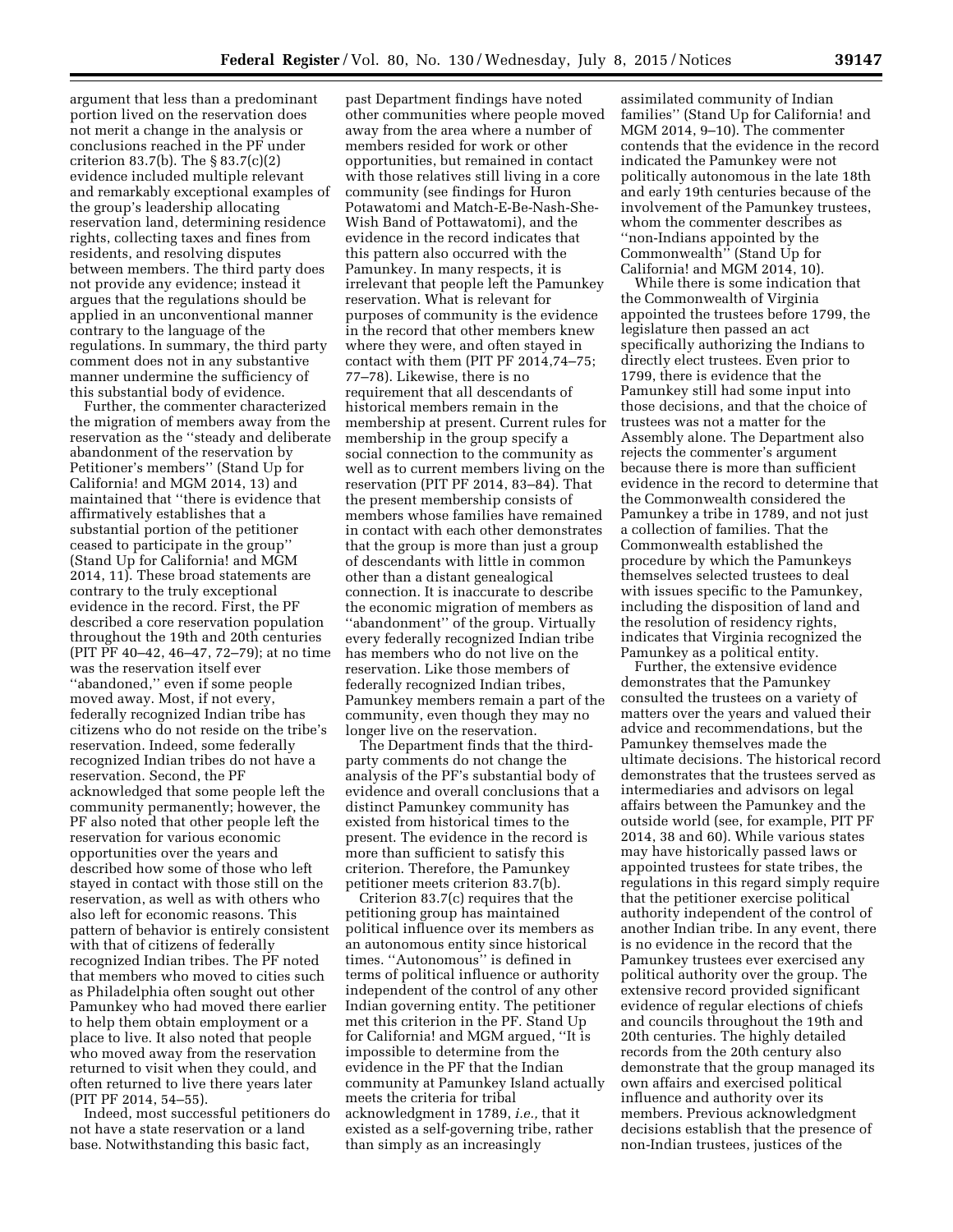peace or overseers does not prevent a petitioner from meeting criterion 83.7(c) (Mashpee PF 2006, 14, 37, 89, 98).

The commenter also questioned the PF's description of the Pamunkey Indian reservation (alternately referred to as ''Pamunkey Island,'' ''Indian Island,'' and ''Indian Town'') as a distinctly Pamunkey community because of the presence of some other Indian individuals and an unspecified number of non-Indians (Stand Up for California! and MGM 2014, 9–11). Even if other Indians or non-Indians lived on the reservation, the petitioner has submitted more than sufficient evidence demonstrating that it maintained a distinct community. The PF did note that there were other individual Indians and some non-Indians living among the Pamunkey, and described the Pamunkey settlement as ''very nearly exclusive,'' although not completely exclusive in the late 18th and early 19th centuries (PIT PF 2014, 23). The regulations have never required complete or nearly complete exclusivity. Further, the PF acknowledged the presence of unauthorized squatters living on the reservation, but specifically noted that there was no indication that these squatters ever became part of the Pamunkey community. The PIT response to the Stand Up for California! and MGM comments stated that the squatters did not live on Indian Island proper, but lived on other lands that were then owned by the Pamunkey and later sold (PIT Response 2014, 23). However, there is no indication there was ever an Indian entity on Indian Island or on any of the land owned by the Pamunkey separate from the Pamunkey itself. In the case of the families living on the nearby Mattaponi state Indian reservation, individuals did go back and forth between the two communities, particularly when they married a member of the opposite group. The overwhelming evidence in the record easily demonstrates that there was a distinct self-governing community residing on the Pamunkey Indian Reservation, which was autonomous and separate entity from the Mattaponi on its separate state Indian reservation. All evidence in the record indicates that some Indian individuals from other tribes lived with or married into the Pamunkey, but that the Pamunkey reservation remained a distinctly Pamunkey settlement under the authority of the Pamunkey leaders. This situation is extraordinarily analogous to many federally recognized Indian tribes and Indian reservations throughout the United States. As further support, the regulations provide in § 83.6(e), that

evaluations of petitions shall take into account the limitation inherent in demonstrating the historical existence of community and political influence or authority.

Other new evidence further supports the conclusions reached in the PF. Department researchers located a document within the chancery court records of King William County, Virginia, which described how the Pamunkey administered affairs on the reservation at the turn of the 20th century (*Miles* v. *Miles* 1907). The reservation treasurer, Pamunkey member J. T. Dennis, testified in this case and explained that the Pamunkey council served as a judicial body, adjudicating disputes on the reservation, and also explained that the council had the authority to regulate the behavior of members on the reservation. Dennis stated that the council would allow aggrieved members to take their cases to the courts of the Commonwealth if the other party did not comply with the rulings issued by the reservation council, and that the council had threatened to exercise this authority against the young man in this particular case if he did not abide by their dictates. Two other reservation residents also testified that the young man had obeyed the dictates of the council. Dennis also stated that reservation law did allow people to be ''put out'' of the tribe if they did not obey the dictates of the tribal council, and characterized this as ''a pretty severe punishment.'' Dennis did not say if the young man had been threatened with being ''put out'' of the tribe, although the plaintiff's lawyer seems to intimate that he had feared that might happen if he did not obey the council. This new evidence supplements the already voluminous and substantial evidence and further underscores the authority the Pamunkey council held over the reservation residents even in personal matters, and demonstrates that the members living there recognized this authority.

The commenter's arguments are unsupported by the voluminous, substantial evidence in the record, not persuasive, and new evidence in the record further supports the conclusions reached in the PF that the petitioning group has maintained political influence and authority over its members since historical times. This FD affirms the PF's conclusions. Therefore, the Pamunkey petitioner meets criterion 83.7(c).

Criterion 83.7(d) requires that the petitioning group provide a copy of its governing document, including its membership criteria. For the PF, the

petitioner submitted a copy of its governing document which included its membership criteria, satisfying the requirements of criterion 83.7(d). In its response to comments, the petitioner submitted an amended governing document, entitled ''Laws of the Pamunkey Indians,'' and an amended secondary governing document, entitled ''Ordinances of the Pamunkey Indian Reservation'' (PIT Response 2014, 60– 78, Exhibit 1). The petitioner revised its governing document (''Laws'') on July 12, 2012, to remove the designation ''male'' with regard to voting members, to modify the qualification for service on the group's governing body, and to revise rights to residence on the Pamunkey reservation. On September 4, 2014, the petitioner changed all male pronouns in this document to include both male and female pronouns. On August 27, 2014, the petitioner deleted the first section of its ''Ordinances'' document, which had mandated that members marry only persons of ''white or Indian blood.''

The documents submitted for the FD provide new evidence under criterion 83.7(d) concerning how the Pamunkey petitioner governs itself and determines its membership, supporting the conclusions in the PF. This FD affirms the PF's conclusions. Therefore, the Pamunkey petitioner meets criterion 83.7(d).

Criterion 83.7(e) requires that the petitioner's members descend from a historical Indian tribe or from historical Indian tribes which combined and functioned as a single autonomous political entity. The PF found the petitioner met criterion 83.7(e) because it submitted a separately certified membership list and because 162 of its 203 members (80 percent) demonstrated descent from members of the historical Pamunkey Indian tribe. During the comment period, the petitioner submitted an updated membership list, separately certified by its governing body, and additional genealogical evidence, that demonstrates that all of its current 208 members (100 percent) document descent from members of the historical Pamunkey Indian tribe as of July 19, 2014 (PIT Comment 2014, Appendix 4). Accordingly, the evidence in the record is more than sufficient to establish that petitioner has satisfied this criterion. Supplemental genealogical evidence included certified birth records for 11 members and one member's parent, and parentage documentation for deceased forebears Robert W. Miles, Ezekiel Langston, and Daizy/Hazie Bloomfield Allmond (PIT Comment 2014, Appendix 4, Item 5, 47– 93).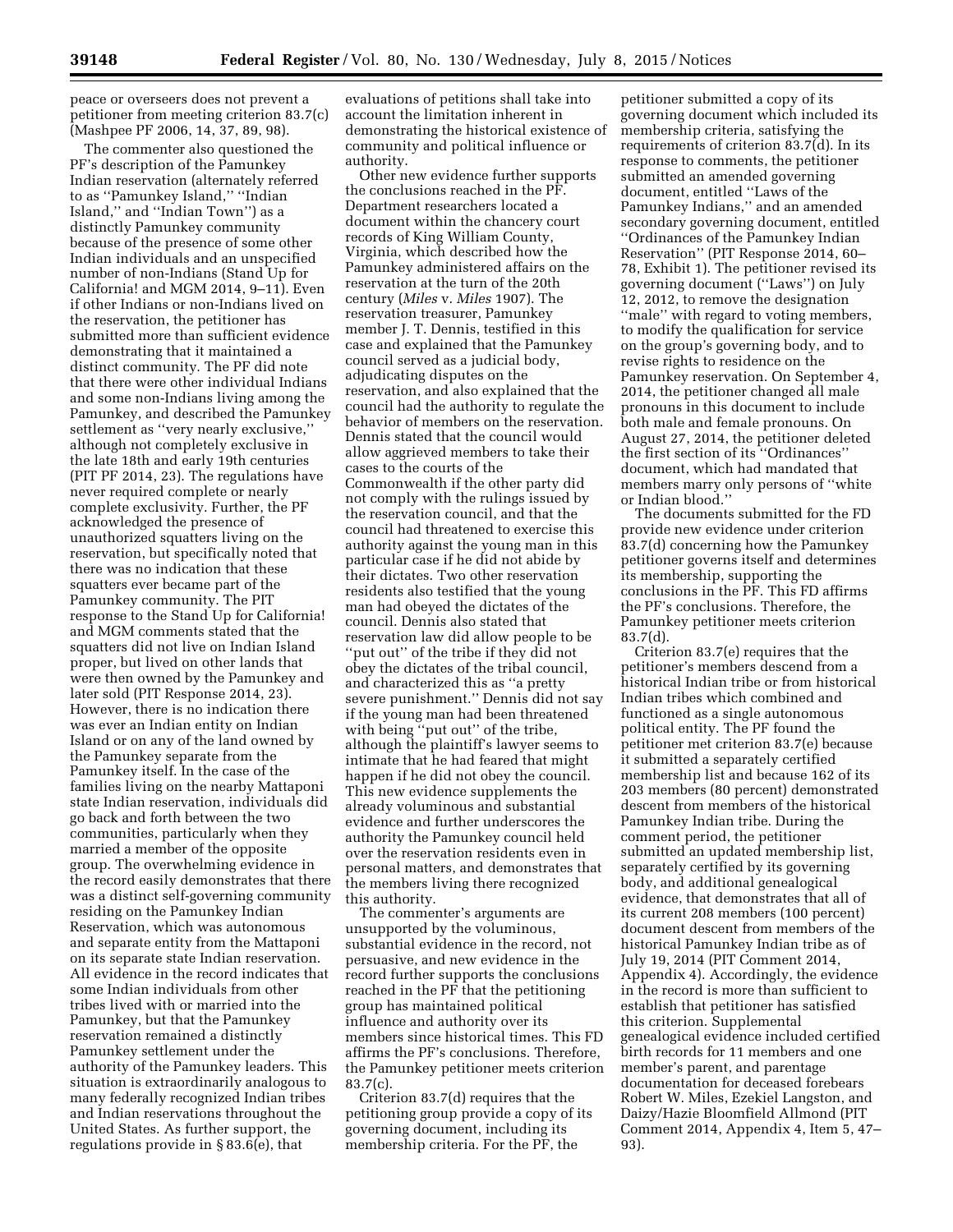The PF found that 41 of the petitioner's 203 members either had not documented descent from their claimed Pamunkey ancestor, or claimed ancestors who were not documented as historical Pamunkey Indians. Of these 41 members, 18 (9 percent of the petitioner's members) did not document descent from a member of the historical Pamunkey Indian tribe. This FD finds that of these 18, all have now documented their generation-bygeneration descent from a member of the historical Pamunkey Indian Tribe. The residual 23 members claimed descent from Robert W. Miles, whose ancestry had not been traced to a member of the historical Pamunkey Indian tribe at the time of the PF. With new evidence submitted by the petitioner for the FD, it is now demonstrated that Robert W. Miles is the grandson of Pleasant Miles, a documented member of the historical Indian tribe. All of the residual 23 members have documented their generation-by-generation descent from Pleasant Miles through Robert W. Miles for this FD.

Materials the petitioner submitted in the comment period demonstrated also that some current members descend from an additional historical Pamunkey Indian individual who was not claimed as their ancestor for the PF (PIT Comment 2014, Appendix 4, Item 5, 76– 82). This historical individual, known to be a member of the historical Pamunkey Indian tribe, is Pleasant Miles (b.bef.1815–d.aft.1836), listed on the 1836 petition, and now demonstrated to be the father of Isaac Miles (b.abt.1828– d.aft.1852) and the grandfather of Robert W. Miles (b.1852–d.1930). As a result of this new evidence, 40 members of the petitioner are able to claim descent from Pleasant Miles, and 33 of those 40 have documented that descent. Of the remaining seven members, one has documented his descent from Edward Bradby, and the other six have documented their descent from Edward Bradby and Isaac Miles, Jr., other qualifying historical Pamunkey Indian ancestors.

Stand Up for California! and MGM argued that the PF did not satisfactorily document Matilda Brisby (aka Brisley or Bradby) as a historical Pamunkey Indian (Stand Up for California! and MGM 2014, 14–16). The PF reported that Matilda Brisby was listed on the 1835 Colosse Baptist Church ''Island List'' of Indians associated with the Pamunkey Indian community on ''Indian Island,'' which the PF considered as a list identifying members of the historical Pamunkey Indian tribe (PIT PF 2014, App. A). The Southern Claims

Commission testimony of Matilda Brisby's grandson, son-in-law, and numerous others, all of whom were identified as members of the Pamunkey Indian tribe, implied that she was considered a member of the Pamunkey community (PIT PF 2014, 97–98; see also discussion under criterion 83.7(b)). The PF concluded this evidence was sufficient under the reasonable likelihood standard to identify her as a historical Pamunkey Indian, whether she was born Pamunkey or was married to a Pamunkey Indian. The commenter argues that ''at most'' the Church record ''establishes that the listed individuals were Indians and residents of the state reservation'' and further questions whether Martha A. (Brisby) Page Sampson and Matilda A. (Brisby) Langston were her daughters. The marriage records of these two individuals, however, specifically identify Matilda Brisby as their mother. The commenter does not present any evidence that Matilda Brisby was non-Indian or other Indian, surmising based on secondary sources that she may be Mattaponi ''based on close relationship between Pamunkey and Mattaponi.'' Without any direct evidence, the commenter's argument is not persuasive. The evidence in the record affirms the Department's conclusion that Matilda Brisby is Pamunkey Indian.

Of the 164 members of the petitioner claiming descent from Matilda Brisby, 157 have demonstrated that descent. However, even if Matilda Brisby were not Pamunkey Indian, it would not change the finding that petitioner has satisfied this criterion. Based on the evidence submitted by the petitioner in the comment period, all 164 of those members also demonstrate descent from one or more of six other historical Pamunkey Indians—Edward ''Ned'' Bradby (Sr.) (122), William Bradby (30), James Langston (131), Isaac Miles, Jr. (108), Pleasant Miles (5), and John Sampson (65). The commenter provides no primary evidence that these individuals are not Pamunkey Indian, and under the regulations, the evidence demonstrates they are Pamunkey. Thus, the commenter's argument regarding Matilda Brisby, even if true, does not require a change in the conclusions of the PF that the petitioner meets criterion 83.7(e).

In summary, the petitioner's evidence for 100 percent of its membership is more than sufficient to demonstrate that it descends from a historical Indian tribe. For all of the above reasons, the argument presented by the third party does not result in a change in the conclusion that Matilda Brisby was a member of the historical Pamunkey

Indian tribe. (This FD notes and corrects an error in the PF that gave ''1850'' instead of ''1820'' as the approximate date of Matilda Brisby's marriage to Edward Brisby; PIT PF 2014, 97).

The commenter Stand Up for California! and MGM also argued that demonstrating Matilda Brisby's non-Indian status would result in the group's failure to meet criterion 83.7(e) because too many members would no longer have descent from the historical Pamunkey Indian tribe (Stand Up for California! and MGM 2014, 13). Because evidence the petitioner submitted for the FD demonstrates all 208 current members descend from the historical Pamunkey Indian tribe through individuals other than Matilda Brisby, this argument does not require a change in the analysis for the FD (PIT Comment 2014, Appendix 4, Membership Files and Item 5, 47–93; PIT Response 2014, Narrative, 48–50).

The Department's evaluation of new evidence submitted for the FD further strengthens the overall conclusions reached in the PF under criterion 83.7(e). For the FD, the Pamunkey petitioner has demonstrated that 100 percent of its members descend from the historical Pamunkey Indian tribe, with every member having generation-togeneration documentation of descent from a member of the historical Pamunkey Indian tribe. This evidence is more than sufficient to satisfy this criterion. Therefore, the Pamunkey petitioner fully satisfies criterion 83.7(e).

Criterion 83.7(f) requires the petitioner's membership be composed principally of persons who are not members of another federally recognized Indian tribe. The petitioner met this criterion in the PF. All five of the new members added since the PF stated on consent forms that they are not enrolled with any federally recognized Indian tribe. The evidence in the record demonstrates the membership of the petitioner is composed principally of persons who are not members of any acknowledged North American Indian tribe. The petitioner and third party did not submit comments on this criterion. Therefore, the FD affirms the PF's conclusions that the Pamunkey petitioner meets criterion 83.7(f).

Criterion 83.7(g) requires that the petitioner not be subject to congressional legislation that has terminated or forbidden the Federal relationship. The PF concluded the petitioner met criterion 83.7(g) because the petitioner did not submit and the Department did not locate any evidence that Congress has either terminated or forbidden a Federal relationship with